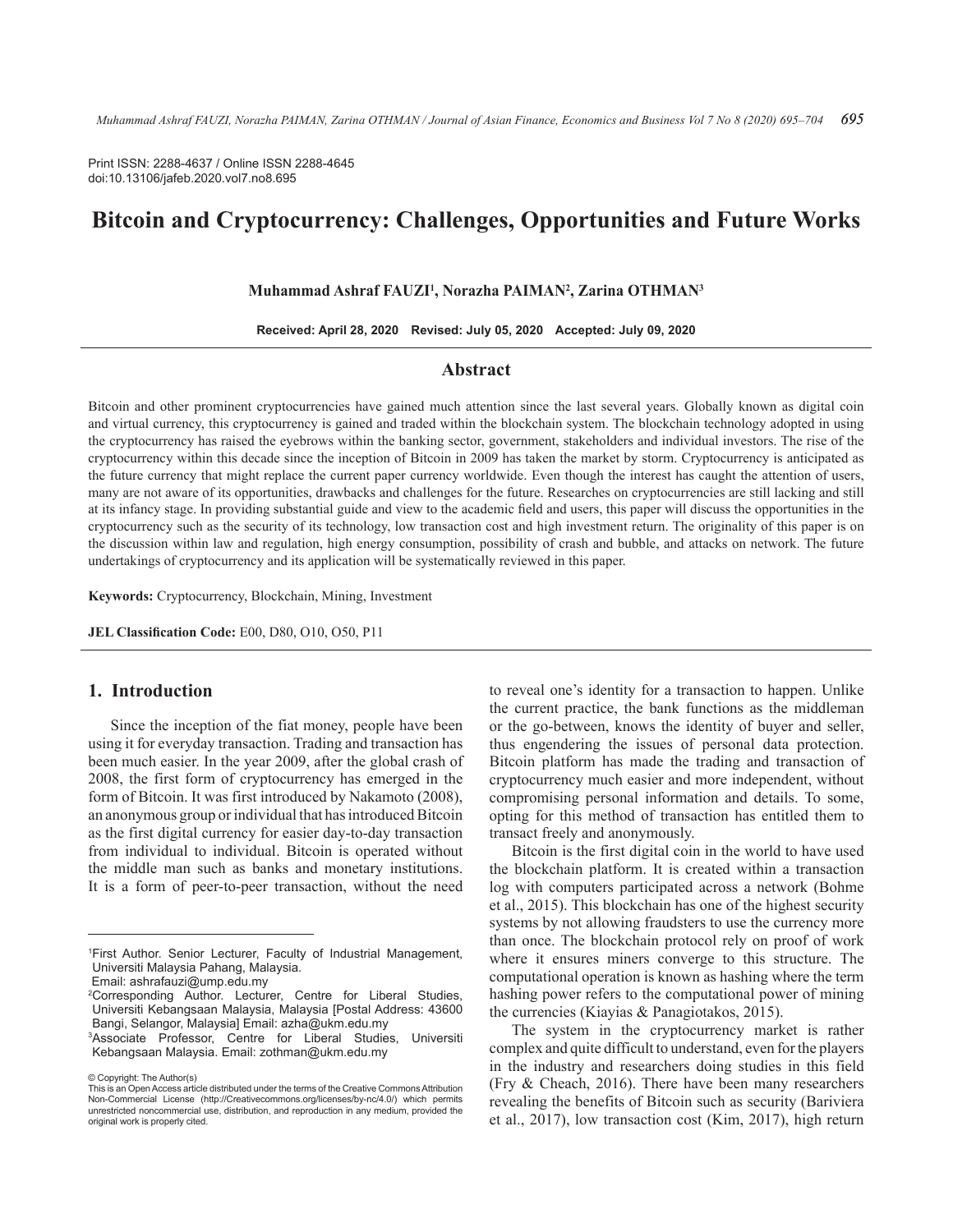(Ciaian et al., 2016; Kristoufek; 2013; Hong, 2017) and as for alternative instrument for a country's bailout mechanism (Bouri et al., 2017) and use for employees' wages (Angel & McCabe, 2015). Despite that, there are also researchers pointing on the risk and drawbacks of using this digital coin, in term of lack of regulation (Cheung et al., 2015; Böhme et al., 2015), high electricity bill due to energy consumption (Hayes, 2017; Vranken, 2017), lack of security (Bradbury, 2013; Conte De Leon et al., 2017) and other issues such as anonymity (Androulaki et al., 2013) and switching cost (Luther, 2015).

#### **1.1. Background and History**

Nakamoto introduced Bitcoin in 2009 and had initially brought up 50 Bitcoin in circulation. In this early phase, the hype was taken lightly only from the computer enthusiasts around the world (Wallace, 2011). In 2010, Mt Gox, a Japanese company had created a platform in using Bitcoin as trading mechanism with 20 coins changing hand at 4.951 cents. The total volume was approximately one U.S dollar. As the use of Bitcoin had increased, the price had escalated tremendously, and at the time this paper was written, the price had surged drastically to U.S dollar of 6,777 (Bitcoin Chart, 2018).

According to Bohme et al (2015), the basis of the bitcoin value is based on scarcity. It serves as the foundation to put a value to any form of money. In the current practice of using the fiat currency, the monetary authority or the central bank hold and reserve the money. Central bank of a country has the power in adjusting the circulation of money and its absolute quantity. The bank is able to produce only limited amount of these paper money for regulating fiscal economic of a country, therefore creating scarcity. This scarcity will be recorded in the bank bookkeeping and will be preserved by the legal rules.

The big question that arise as Bitcoin was introduced, are these cryptocurrencies considered as real money? According to Ali et al. (2014), the history has outlined that money must have the following criteria: (1) A store of value. It is a purchasing power that users can manipulate to buy goods in the current time to the future. (2) A medium of exchange. The ability to make payments and (3) A unit of account. The value that can be measured of any goods for sale. Money theoretically must meet all these criteria but it is not always the case. Analyzing Bitcoin and other cryptocurrency in their current form, all the three criteria are debatable. One can postulate that it does have a store value due to the ability for purchasing power, but due to uncertainty, one cannot estimate whether Bitcoin can be used in the future as it is being used now. For medium of exchange, some can justify that cryptocurrency can be used for a medium of exchange, but to others the goods that can be exchanged are limited.

If all these three criteria are set to be the pre-requirement for any commodity to be given the stature of money, therefore it should be accepted within the context of its use and application. Radford (1945) reported that cigarettes met all these criteria during the hard time of World War 2 where prisoners in war camps used it for transaction. Further back in time, cooking salt can be regarded as having value in the time of Roman empire where the troops wages were paid in salt. As for cryptocurrency, it can be regarded as money to people who are computer and internet enabled. The problem lies on the fact that only a small fraction of the people worldwide has the access to internet devices. Therefore, within this context, similar to the prisoner in the war camp and the Roman troops, cryptocurrency only is limited to those having access to the internet. Ali et al. (2014) reported that only about 20,000 Bitcoin holders in the United Kingdom with only 300 transactions each day. This number would be even smaller in emerging and developing countries due to the lack of internet access.

Bohme et al. (2015) suggested that cryptocurrency, particularly Bitcoin is more of a platform for payment rather than currency due to its real time convertible to a conventional currency in fixed value. This cryptocurrency is different from other assets in term of its portfolio analysis, risk management and sentiment analysis (Dyhrberg, 2016). Compared to other assets such as gold, property, stocks and equity, cryptocurrency does possess similar portfolio in term of having certain value. Cryptocurrency however, resembles people's sentiment as when the value elevates with more and more people willing to accept them as payment. These differences create various opportunities to the market where investors and stakeholders alike can benefit from it. Therefore, to acknowledge cryptocurrency as the replacement for the fiat money in today's economics is still premature and requires further understanding in application, theoretically and practically.

#### **1.2. Mining and the Blockchain System**

How was cryptocurrency initially gained or received? As to fiat money, it is issued by the central bank, while cryptocurrency is created by mining via the blockchain using cryptography technology. This is the method of issuing new cryptocurrency. The blockchain system consisting of users, developers, miners, node maintainers and the interactions that ensure the functionality of the distributed ledgers (Dos Santos, 2017). Such mining process requires miners to have capital expenses in purchasing the software and hardware. The software includes GUIMiner, BFGminer and CGminer are the examples used in Bitcoin mining (Kethineni et al., 2017). While the hardware's are AntMiner, Avalon and ASICMiner. Mining of other currencies that uses many different algorithm requires the use of high-end and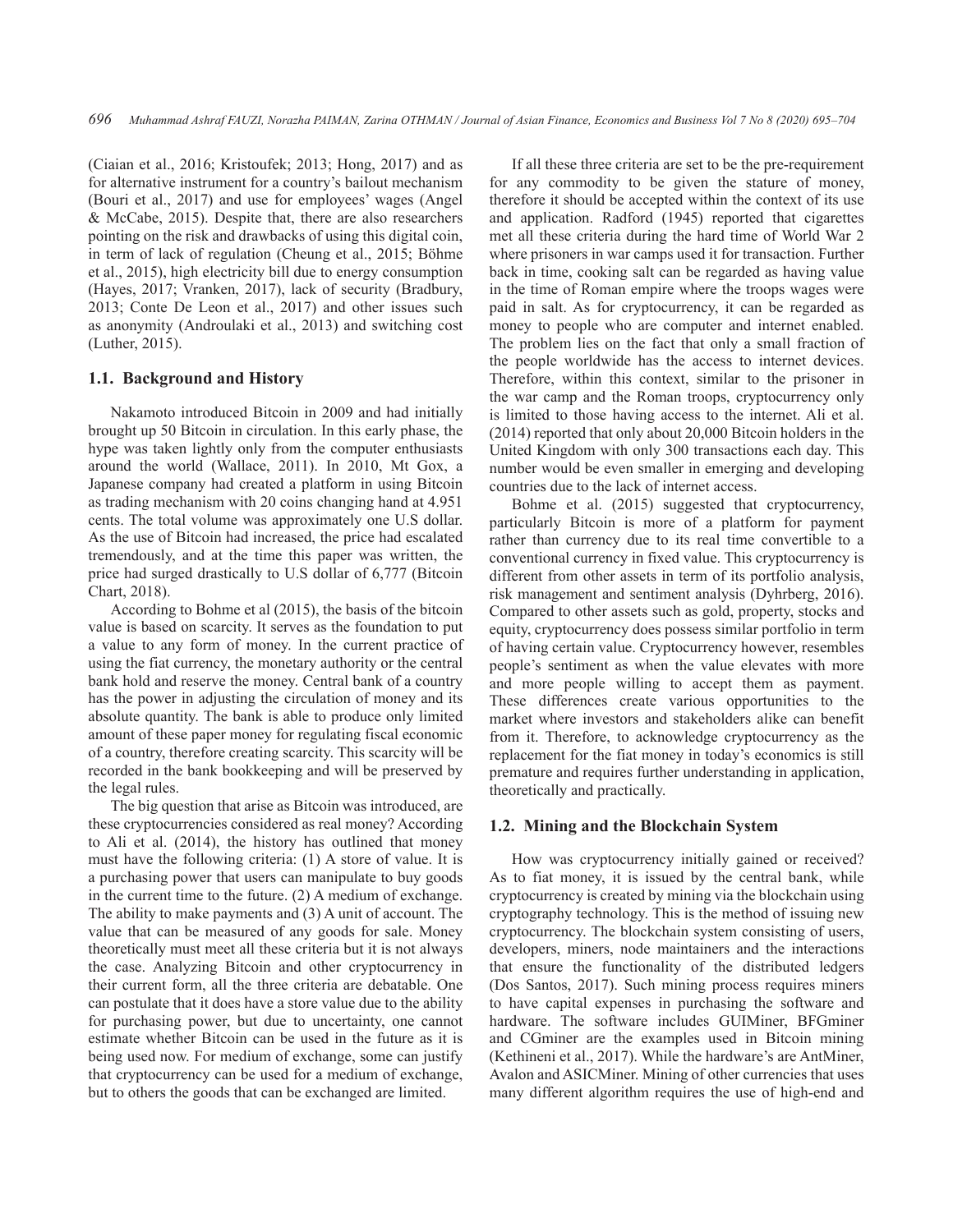high-speed graphic cards. For a new miner, one needs to register a wallet and an encrypted banking online that can store and accept the cryptocurrency (Kethineni et al., 2017). When a miner is able to solve the puzzle in the blockchain system, the digital coins will be rewarded and transferred to the wallet that has been predetermined earlier.

According to many of the cryptocurrency protocols, the way mining works is by validating transaction by linking to the block that was accepted earlier (O'Dwyer & Malone, 2014). The blockchain technology will record every transaction in its unit (Eyal & Sirer, 2014). A unique ID is assigned on each block and the block preceding it. This is called the proof of work protocol. Proof of work is a protocol of verifying a transaction and informing others about it. Users or miners have to do work in validating or proofing that they are the real identities. These works revolve around algorithm and puzzle that can be solved by computers mathematical process (Tschorsch & Scheuermann, 2016). Proof of work adapted in cryptocurrency working principle is to replace the centralized payment system imposed by the banking system. The main basis of this system is to charge the user i.e. the service requester in solving a problem that is considered to be hard to solve compared to verifying it (Becker et al., 2013). By this, proof of work principle would be able to limit the access to any given service in mining and trading the cryptocurrency.

Miners would have to solve the puzzle embedded in the block, which contain the hash of the previous block, the current block transaction hash and address that will be rewarded after the puzzle is solved. This is the basic of the mining process. This in turn created a block chain, a trace of the transaction that happened. This blockchain technology will prevent any fraudsters to double spend of cryptocurrency by tampering the transactions in the ledger (Vranken, 2017).

### **2. Critics of Cryptocurrency**

There have been considerable critics of cryptocurrency, one of them is whether it is a form of an asset currency. In its current form, having the ability to perform monetary transaction, according to Kim (2017), bitcoin and cryptocurrencies are much closer and meet the definition of currency. Even though cryptocurrencies do have complete criteria of the three main characteristics of currency which are store value, unit of account and method of transaction, it does have majority of the elements.

# **2.1. Opportunities and Advantages**

Being a relatively new commodity, the opportunities of cryptocurrency looks promising. Despite having escalated in term of its price and value, the fruits and the future opportunities are still being sought after. The following

discusses on the realistic opportunities of cryptocurrency for the users, investors and including the government.

#### **2.1.1. Secure Technology**

The blockchain is deemed to be one of the best platforms and most sophisticated technology since the discovery of the internet. It provides efficiency for online transaction, in term of its security and confidentiality. Ying et al. (2018) in their case study they concluded that, apart from enabling the use of cryptocurrency, the blockchain is able to protect confidential information and also eliminate the intermediation from any institutions. Even though there were reports stating that Bitcoin was found to reveal 40% of the user's identity (Androulaki et al., 2013). This report was claimed after the users had followed the recommendation set by Bitcoin. This issue of identity privacy is important based on the features of the cryptocurrency that protect the user's profile by decentralizing system. Two flaws in this study is that it does not use actual blockchain system but simulation, and the simulation was only done in one faculty only consisting of students. Other than this, no other studies up to author's reading that have revealed the flaws of using Bitcoin and cryptocurrency that exposed the risk of exposing user's personal information

One of the risks in owning digital coins is double transaction, which means somebody is able to issue two transactions parallel by granting the same coin to two different recipients (Tschorsch & Scheuermann, 2016). In the case of centralized and online transaction, the bank operational system is able to detect such suspicious activity. The blockchain technology is very secured. Fraudsters will not be able to commit such crime because one cannot change nor validate several ledgers at the same time (Bariviera et al., 2017). According to a claim by Bentov et al. (2014), security of the cryptocurrency can be broken if fraudsters are able to control a huge amount stake in the proof of work hash power.

Hash power is the computing power controlling capability. Khatwani (2018) stated that hash power is the power needed by the cryptocurrency network to be function continuously. The hash power is counted in an average of 10 minutes that power is consumed. By controlling majority of the stake in the proof of work, fraudsters can double-spend on the same block by secretly preparing the blockchain branch beforehand prior broadcasting it to the chain network. Theoretically, fraud can be done in a large scale provided that fraudsters are able to control at certain percentage of the hash power. From the Bitcoin's algorithm of binomial random walk, fraudster is able to double spend if they control 51% of the computing power (Shi, 2016). In the proof of work protocol, the verification of whether there is double transaction or not is based solely on the hash power, instead the possibility of multiple fake identities (Tschorsch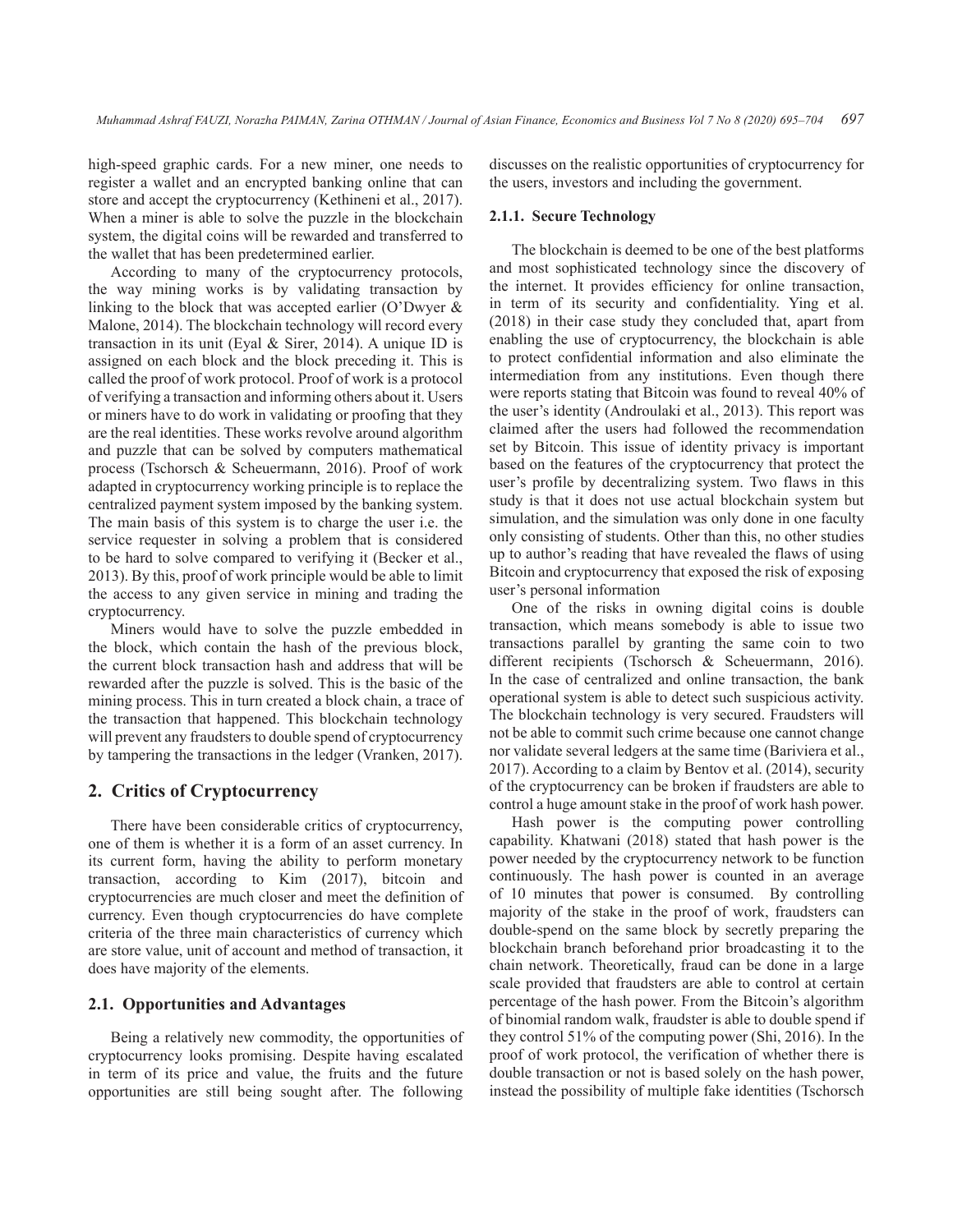& Scheuermann, 2016). This has ensured that the issue of fraudsters being able to control majority of the hash power is undermining by the verification of other method rather than relying solely on the hash power. The assumption is that it is much more difficult in controlling majority of the system hash power than controlling the identities of the majority.

Cryptocurrency algorithm is more secured and is better than using credit cards. Even though it is still understudied, cryptocurrency has much lower processing fees with the secure transaction it provides. Van Alstyne (2014) explained that using cryptocurrency is more secure when doing transaction. The mechanism of transferring cryptocurrency is by authentication by the buyers and sellers. The authentication between both parties will prevent fraudsters in forging any new transaction or delaying any refund transaction. Compared to credit card, these forge had happened and will continue to persist due to its mechanism (Van Alstyne, 2014). The technology behind credit card transaction is working within the cardholder, merchant, merchant bank, credit card network, issuing bank and service provider (Papadimitriou, 2009). For any single transaction, the process is more complicated than meets the eye. It has to go through to all these entities before a transaction can be finalized. Fraudsters and opportunity for committing fraud can exist in any of these stages. Even though certain measures have been taken in reducing credit card fraud (Van Vlasselaer et al., 2014), the system is more vulnerable when compared to blockchain. The system applied by the credit card technology is still not secure as the cryptography technology possess by the cryptocurrency.

Dos Santos (2017) stated that despite algorithmically complicated, the blockchain system is not complex. The complexity only exists in the node and mathematical puzzle that will be solved by the mining process. Other than that, the blockchain technology provides useful functions to all users. It is unlikely to precede to chaotic system based on the resilience and irreversibility. The records of digital documents online and identification is well preserved within the blockchain system for now and the near future (Dos Santos, 2017).

#### **2.1.2. Cost of Transaction**

Throughout history, people have been using some kind of monetary form for day-to-day transaction. As early as a trading system, the barter system had got the business going, where people exchanged or bartered their goods, with the agreement from both sides. As the time changes, the fiat money was designed for people to trade with ease, without having to bring big commodities to trade. As the world enters the 21st century, the cryptocurrency has taken the market by storm. There have been big multinational companies using

Bitcoin as their form of currency, and even using it to pay the employees monthly wages (Angel & McCabe, 2015).

As the current cost of transaction, cryptocurrency and Bitcoin transaction charges are lower compared to other normal currencies. With the prominent features of cryptocurrency, decentralized and deregulated, accounted to its low cost of transaction (Kim, 2017). There have been considerable issues in the current payment system that is being practiced by credit and payroll cards. The interest being charged for users who default on their payments is way too high and that can jeopardize a user into financial despair (Angel & McCabe, 2015). This has not been the case for cryptocurrency, where trading occurs when end to end users agreed and only then will remittance of money be made.

In addition, cryptocurrency can be operated for 24 hours a day, 7 days a week throughout the year. The data pricing is available instantly whereby anyone in the world can trade without any cost as long as the internet is accessible (Pieter & Vivanco, 2017). As the world is bombarded with recent development of the internet of things (IoT) and reliance on big data, having the ability to trade without time limitation is an ease for users. This method of payment would facilitate the younger generation who are in the future are expected to become business owners and working within their own time frame, without having to attach with conventional working hours. This way of trading is also suitable for the internet savvy without having to fork out additional cost that comes with using other payment system.

#### **2.1.3. High Return**

The distinctive features of cryptocurrency and its ability to suit to economic function making it a unique asset (Briere et al., 2015). History shows that Bitcoin is a very volatile currency but having substantial return for investors. Apart from that, Bitcoin risk is low due to its proportion in many and diversified portfolios. As known to investors, to make profit from investment is by purchasing any commodities at low price and sell at high. For those who had been holding Bitcoin in its early days of introduction, they may have raked in and profited from 1000-10000 percent of profit from what they had invested (Bohme et al., 2015).

Ciaian et al. (2016) studied on both the traditional currency determinants of supply and demand, and the modern indicator such as currency attractiveness. He also studied on the interaction between the determinants of price. It is posited that due to the demand of the market, the price of Bitcoin per se will be increased particularly when the supply of Bitcoin in circulation is larger than what it is now. After every four years when the amount of the Bitcoin will be halved, it indicates lesser new Bitcoin will be introduced, hence will be more stable. The scarcity of Bitcoin will only make the price higher, apart being the major currency used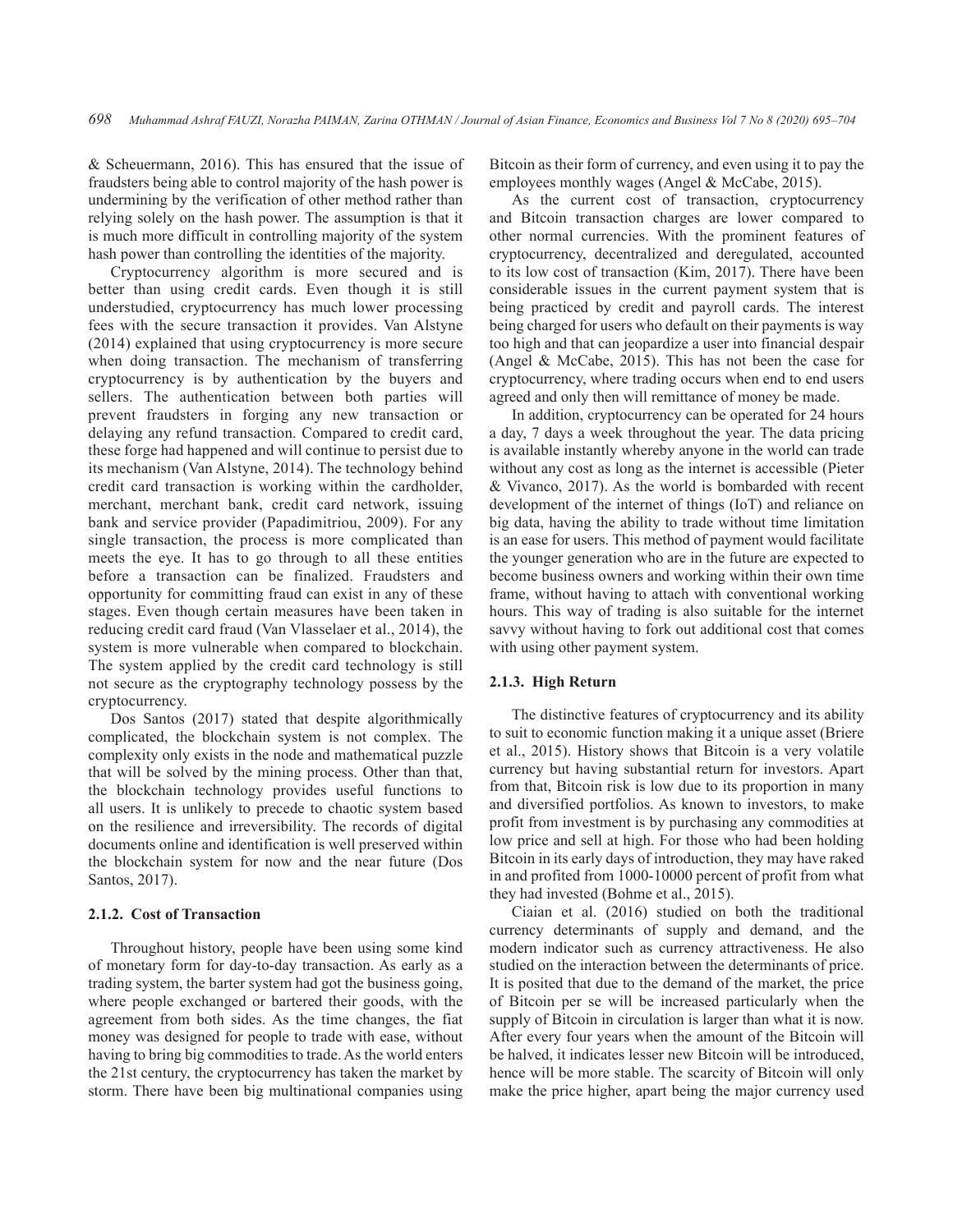in a worldwide trading. At this stable period, Bitcoin will be demanded by investors and users alike. Kristoufek (2013) has shown that the price of Bitcoin has risen, parallel with the queries search on Wikipedia and Google Trends. It shows that the relationship of the search queries and Bitcoin price is co-related. This indicates that as the mass gets to know the existence of cryptocurrency, and how it can benefit them in such a way, the price will reasonably be higher. In the near future, when more people are computer and internet oriented, the price of cryptocurrency will be stabilized and thus people who had held on to their coins will reap the fruits of their investment.

The use of cryptocurrency is simply like the use of fiat money or by using credit cards in purchasing legitimate goods from retailers. Apart from that, Wingfield (2013) suggests that Bitcoin can be used for wider purposes. The popularity of cryptocurrency, Bitcoin in particular was further accelerated due to several particular events that implied on its usability such as in the banking crisis in Cyprus from 2012 to 2013 and the European sovereign debt crisis (ESDC) of 2010- 2013 (Bouri et al., 2017). Cyprus had taken the steps in using cryptocurrency into taking a bailout by making levy on bank deposits. This is due to the insecurity of using traditional deposits (Luther & Salter, 2017).

Ha and Moon (2018) adapted a genetic programming in evaluating the profit pattern in investing in cryptocurrency. The finding shows that there were frequent and profitable signals in the pattern from the analysis. It was further simulated in trading with the pattern and the signals shows it can be profitable for any given portfolio of the cryptocurrency. Hong (2017) found that Bitcoin return was significant using time series momentum. For a continuous 8 weeks, it was found that there was a strong return on Bitcoin. Based on the famous asset theories, the prediction was proven by the evidence of empirical return continuation and reversal with the predictability of the time series. As discussed, due to the volatility of the cryptocurrencies, Bitcoin's time length continuation and reversal were shorter as compared to another asset. Institutional investors can gain profit by investing in Bitcoin contemplating with their portfolio as such in equities.

#### **2.2. Challenges**

Despite the opportunities in cryptocurrency, there are still many challenges waiting to be faced by the cryptocurrency. Onlookers and new investors have probably taken precautious step whether to invest heavily or not is because the risk and challenges pose by trading and investing in cryptocurrency.

#### **2.2.1. Law**

As the fiat money is concerned, it is safe for users to use since it is regulated by the central bank of a country. Every policy and the outcome of a country's monetary stand is within the full authority of the central bank. As for cryptocurrency, anyone can have multiple account, with no cost to create it. No proper centralized vetting procedures and also not compulsory to use their real name (Böhme et al., 2015). This process is rather vague where the notion of illegal activities behind all the cryptocurrency registration and trading might be a hoax in some way or another. Being anonymous on the web is the perfect ground for criminals and fraudsters in committing their action. Cybercriminals would use this trading platform to perform their illegitimate activities and to the extent of scamming and cheating. Kethineni et al. (2017) believe that cryptocurrency is more likely to be used by criminals in engaging with frauds such as money laundering and drug trafficking. Despite the blockchain technology is invented to facilitate users around the world with easiness, criminals will always find ways to make profit.

Previously, some regulatory authorities had declined in endorsing Bitcoin as a currency for example in China (Cheung et al., 2015). China had banned the application of Bitcoin or any other digital currencies in financial institutions and any forms of business. This action taken by the authority is understandable because cryptocurrency trading and business activities cannot be traced on its trading platform and the anonymity of the personnel involved. Even though some countries supported the use of digital currency, China might have banned it due to its potential in rising economy and being as one of world's economic superpowers.

#### **2.2.2. Electricity Bills**

Apart from the initial cost of investing in the hardware, other main expense a miner has to pay is the consumption of energy (Hayes, 2017). It has been found that mining the digital currency has taken up more electricity bills compared to the rewards granted by solving a block (O'Dwyer & Malone, 2014). The mining of cryptocurrency has taken a huge energy. The cost of mining differs from the hardware performance. It is reported that the generation of electricity from mining cryptocurrencies ranging from 10MW (equivalent to a small power plant) to 3-6 GW (the estimated energy consumes by small to medium size country such as Bangladesh and Denmark) (Vranken, 2017).

Vranken (2017) stressed on the sustainability aspect of cryptocurrencies. He explored that the proof of work in mining these digital currencies is consuming high energy and requires intensive computer capabilities. Nevertheless, these sophisticated computers which include CPUs, GPUs is necessary in mining within the blockchain to prevent double spending that revolve around the security aspect. It is expected that the mining activities will be slowed down within the next decade, and only those with a substantial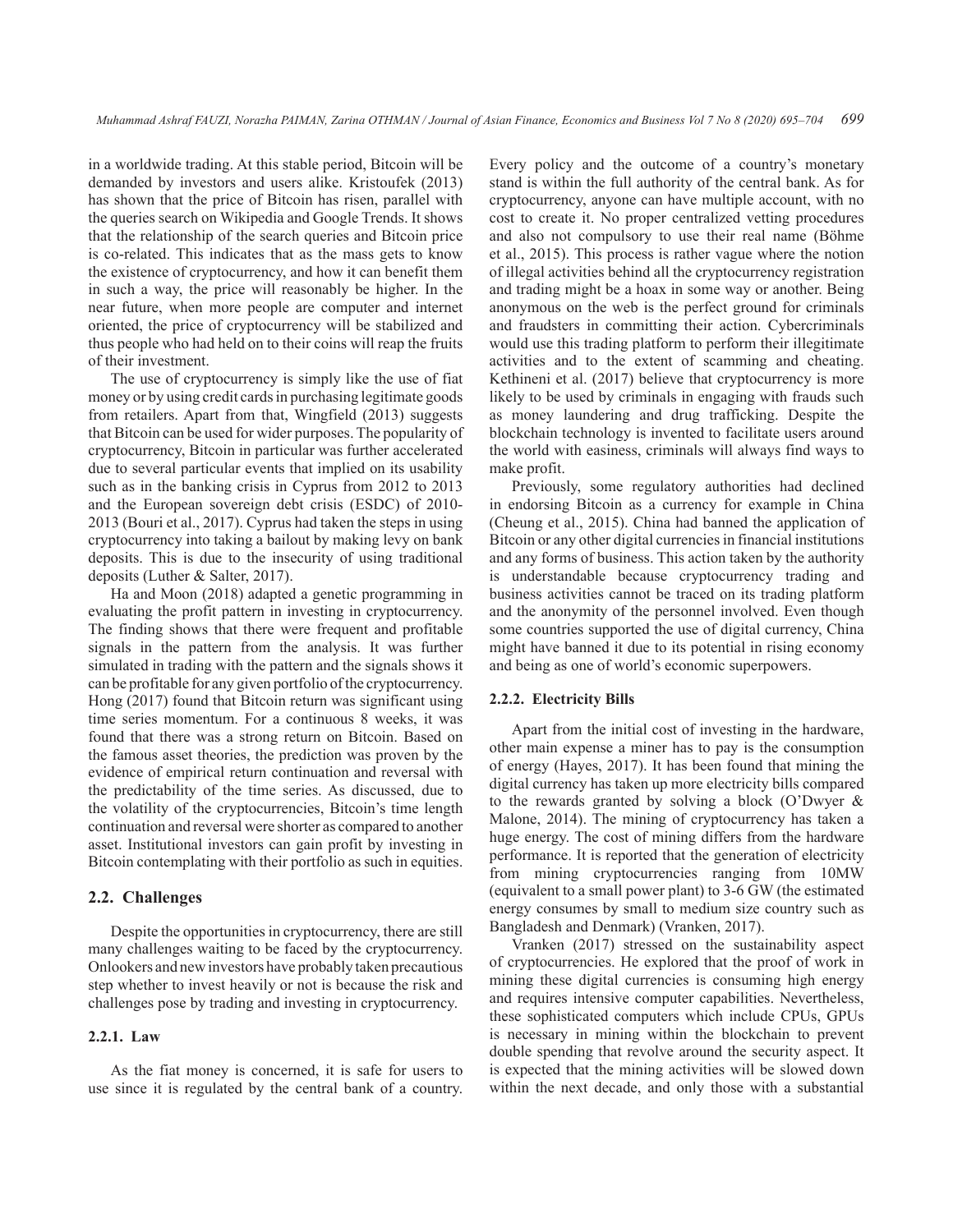up-to-date hardware will survive in the mining business and the ability to reduce cost of electricity consumption.

Becker et al. (2013) encapsulated the cost of mining cryptocurrency. Due to a vast majority of these currencies adapting proof of work, it requires consuming large amount of power due to the mathematical work by the hardware involved. This is especially harmful in large scale mining activities. This in turn, will make mining cryptocurrency as the villain contributing to emission of carbon dioxide and would destroy the earth through global warming. More studies on the effect of cryptocurrency on the environment should be studied. It is not worth sacrificing the earth for a short-term profit. If proven that the mining process would do more harm than good, the governments or even the United Nation should intervene in ensuring the environment will not be jeopardized.

#### **2.2.3. Crash and Bubble**

According to Fama (1970) an efficient market is where past information is available that can fully reflect the prices of its history. Cryptocurrency is said to be a weak form of commodity because investors are not able to predict the future prospect because there is no available information from the past (Urquhart, 2016). This is true since the inception of cryptocurrency has only emerged in 2009, nearly a decade ago. An investment in this short length of time surely has no past records and investors cannot rely on the history to ensure the investment can be profitable. Fry and Cheah (2015) and Urquhart (2016) postulated that, if cryptocurrency have true form of account and storing value, it would not be so volatile. Such as facing risk of crashes and bubbles. It is anticipated that cryptocurrency would reach its bubble face in the near future. Despite this, no real bubble that would ultimately diminish Bitcoin or any other cryptocurrency had actually happened.

The volatility returns for monthly average for cryptocurrency as in Bitcoin is much higher gold. On the other hand, the monthly highest volatilities for gold and other currencies are higher than the lowest monthly volatilities for Bitcoin (Dwyer, 2015). This volatility in Bitcoin provides the indication that cryptocurrency would be a non-confidence commodity for long term investment. It provides the opportunity for bubble and crash to happen according to this trend of volatility according to Dwyer (2015). Cheung et al. (2015) had investigated that Bitcoin had suffered three big bubbles burst from 2011 to 2013 which had prolonged from 66 to 106 days. The biggest scandal in this bubble tragedy had cost the Mt Gox exchange (Yermack, 2013).

Prior research has shown that speculation can lead to assets being destabilized (Blau, 2018). The volatility possessed by Bitcoin price shows that it is driven by trading marred by speculation. The speculation can possibly eliminate its status as viable currency. The price of Bitcoin in its early trading price was only a few cents, had climbed to \$1,132.26 towards the end of 2013. Few months later the price plunged nearly 60% (Blau, 2018). This was a clear sign of asset bubble. Due to only limited people using Bitcoin as the main cryptocurrency today, it is difficult to assess it as fair a value (Bariviera et al., 2017). There is no account required to trade Bitcoin without any interest rates. Worldwide, there are approximately less than 9000 retailers who accept Bitcoin as mode of payment (Yermack, 2013). This uncertain application of Bitcoin might lead to scam and other scheme that can lead to lost in monetary investment. Investors would like to make profits from cryptocurrency, seeking for their potentially saving them from any risks of speculation (Li et al., 2018). It is anticipated that bubbles would eventually occur when the authorities and economic policy intervene by not favoring the cryptocurrency, as evident from the minor Bitcoin bubble burst in several cases reported above.

#### **2.2.4. Attack on network**

Kshetri (2017) posited that technology of the blockchain having decentralized feature has low susceptibility and security. It opens the door to manipulation and forgery. The blockchain technology has many challenges regarding its identity and access management system related to Internet of Things (IoT). The mining activities using pool creation are vulnerable to two types of attack. It is either by malicious pool members or pool operators. A Sybil attack targeting on the network can be done by the malicious pool operators by combining the resources in their pool. While malicious pool members can potentially increase the computational power in a particular mining pools and later in the future, destabilize it. These users hop from one pool to another in order to sabotage the pools mining returns and withholding the effectiveness of the mined block (Conte De Leon et al., 2017).

Another shortcoming of cryptocurrency is the attack on the code-based. The founder, Nakamoto's coding of the network is open for bug attack. This network is now maintained by a core group on the open source through the Github. An attack had already happened in June 2013, where the Bitcoin nodes were attacked by an unknown attacker on its path that relayed the information on the network that did not involve in mining activities (Bradbury, 2013). As the history showed, future attack on the blockchain network is imminent. Although being successful so far, fraudsters will eventually find ways to attack on the cryptography network of the blockchain, if this issue of vulnerability is not earnestly addressed.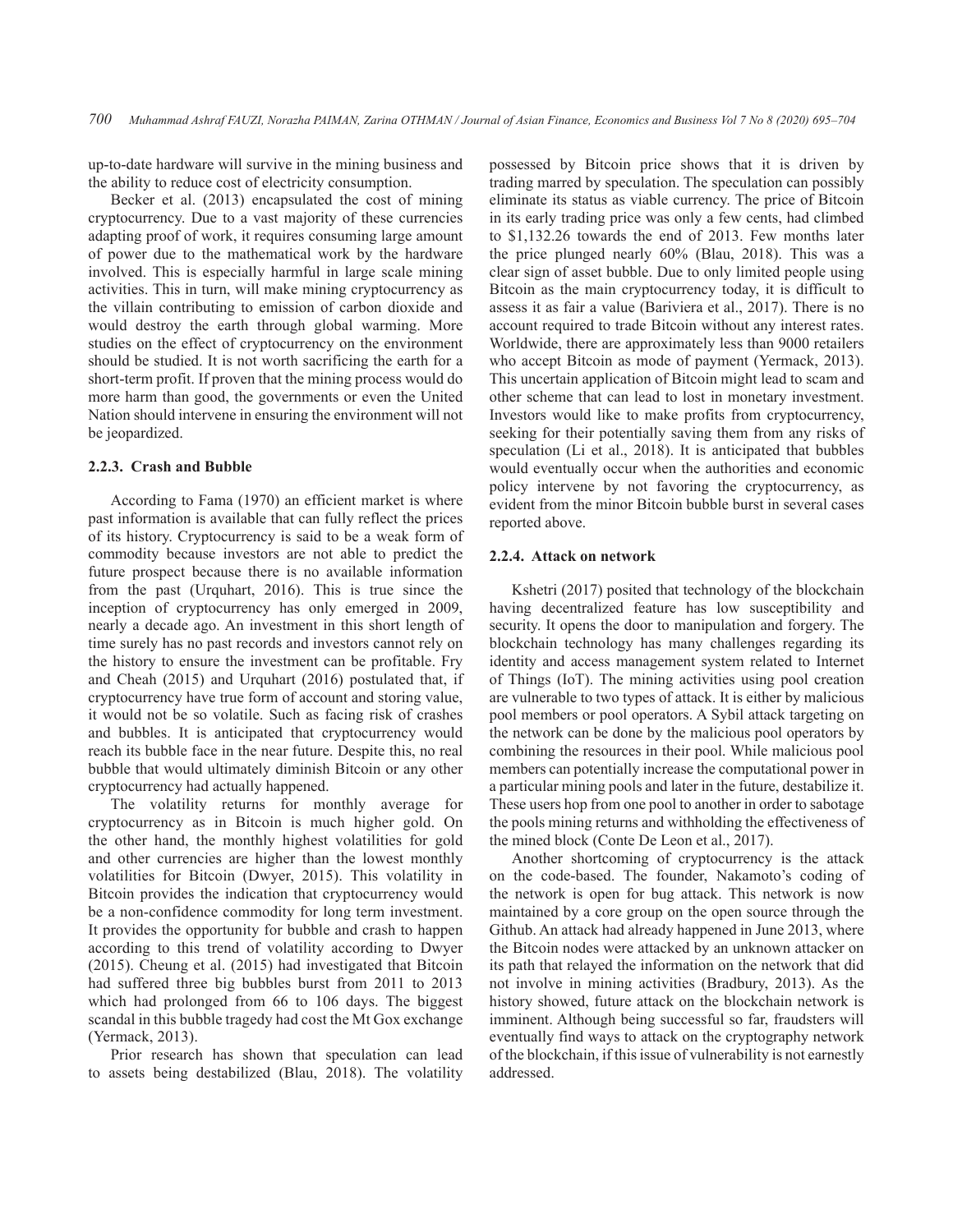# **3. Discussion**

The critics surrounding cryptocurrency have been raised since the first day of its inception. The illegal activity accusation of cryptocurrency was realized when the Silk Road scandal has stopped its operation by the FBI. Silk Road was a popular market where users trade using Bitcoin. Silk Road was accused as a platform for business involving drug and other illegal activities. But, according to Alstyne (2014), the shutdown of Silk Road was not the fault of Blockchain nor cryptocurrency. Instead, it was the criminals and fraudster who had exploited this technology for their own lust for profits, just like other platform that can benefit them. The second such case was the Mt Gox where it has lost money summed up to 350 million dollars (McMillan, 2014).

One would have imagined, before a system is fully developed and becomes a trustworthy and robust technology, time factor is a huge consideration. Cryptocurrency requires ample time before it can be used and applied by the mass people throughout the world. Even Paypal, the electronic payment system that was introduced in the year 1999 had several times been the target for fraudsters. It had actually been attacked at least 5 times after being fully robust and had established as an efficient and trustworthy electronic payment system in the world (Jackson & Grey, 2014).

As the history of the Bitcoin is concerned, the bubbles are affected by the speculation and price drop was affected by the intervention by the government and central monetary agencies. Therefore, for the interest of the public in anticipating the benefits of the cryptocurrency, government should make a proper policies and regulation that can safeguard the public interest as well as main players in the economic market. A stabilized market would ensure that the fiscal policy of a country can be balanced without subduing the interaction from the central bank. All this depends on how the government acts on the current cryptocurrency market, either favoring or diminishing its existence once and for all.

# **4. Improvement and Future Work on Cryptocurrencies**

It is undeniable that the emergence of cryptocurrency will play a significant role in the world's economic fabric. It is the fact that every economist, researchers, investors alike has to act and considerable measures to strengthen their knowledge on the blockchain technology in general (Fauzi et al., 2019; Fauzi et al., 2018a). As cryptocurrency has not yet reached maturity in term of time frame, further studies on its technology, potential and risk should be studied to ensure that the opportunities are not just a mere fluke. Also, the upcoming challenges do not mitigate stakeholders into the doldrums of financial failures.

Future research on reducing the 51% attack on the blockchain mining network should be further enhanced (Shi, 2016). The security protocol should be better, if not the same than the conventional centralized banking system in protecting the customer's monetary assets. Security aspect of users warrants the ground-breaking testimonial from the players in this new industry so that the confidence and trust of the blockchain technology would allow it to be the norm for users in doing their daily transaction via the internet.

In reducing the cost of mining the currency, a proof of stake would provide lesser energy consumption in mining these digital coins (Vranken, 2017). In proof of stake methodology, a person needs to validate the coins that they own and the amount possessed. The person needs to create a transaction of their coins that they send to their account as a reward with the information of predefined percentage. The proof of stake resembles a raffle-like scheme that provide the same chance for all miners. Furthermore, a hybrid method that consists of both proof of work and proof of stake had been suggested, by rewarding fraction of the proof of work to all nodes that are active and at the same time the stake determines the ticket gained to all raffle. Bentove et al. (2014) suggested Proof of Activity (PoA) that combines the proof of work and proof of stake. In PoA, the activity term refers to active users that maintain the full online node and the one that should be rewarded. Contrarily, in proof of stake, offline users can still accumulate the coins over time and this can lead to double spending of the same block. PoA provides much better security in facing future threat on the cryptocurrency. It has a bigger storage space and the network communication permits low penalty. Plus, PoA also has low transaction fees, consuming less energy and the topology of the network can be improvised. Thus, PoA alternative serve as a better platform for cryptocurrency due to its ability to fend of double spending and most importantly the cost in acquiring the cryptocurrency compared to proof of work.

The market has been plunged with many new cryptocurrencies that had already made it into the market and there are many still waiting to be released. There have been many emerging currencies that are challenging and competing Bitcoin in term of its price and market capitalization. Even though at the time of writing, only Ethereum and Ripple had reached three figure prices. Bornholdt and Sneppen (2014) proposed a model called Moran process on new emerging cryptocurrency. The model does simulation on the market where the currencies are traded. The model is able to simulate the constant rate of new mined coins, trading activities of the agents and the communication among users trading on the markets (Cocco et al., 2017). All the currencies are interchangeable among themselves, with the acknowledgement of the account holders. It was also found that Bitcoin can be traded with other coins and the future might see that the highly warranted Bitcoin be replaced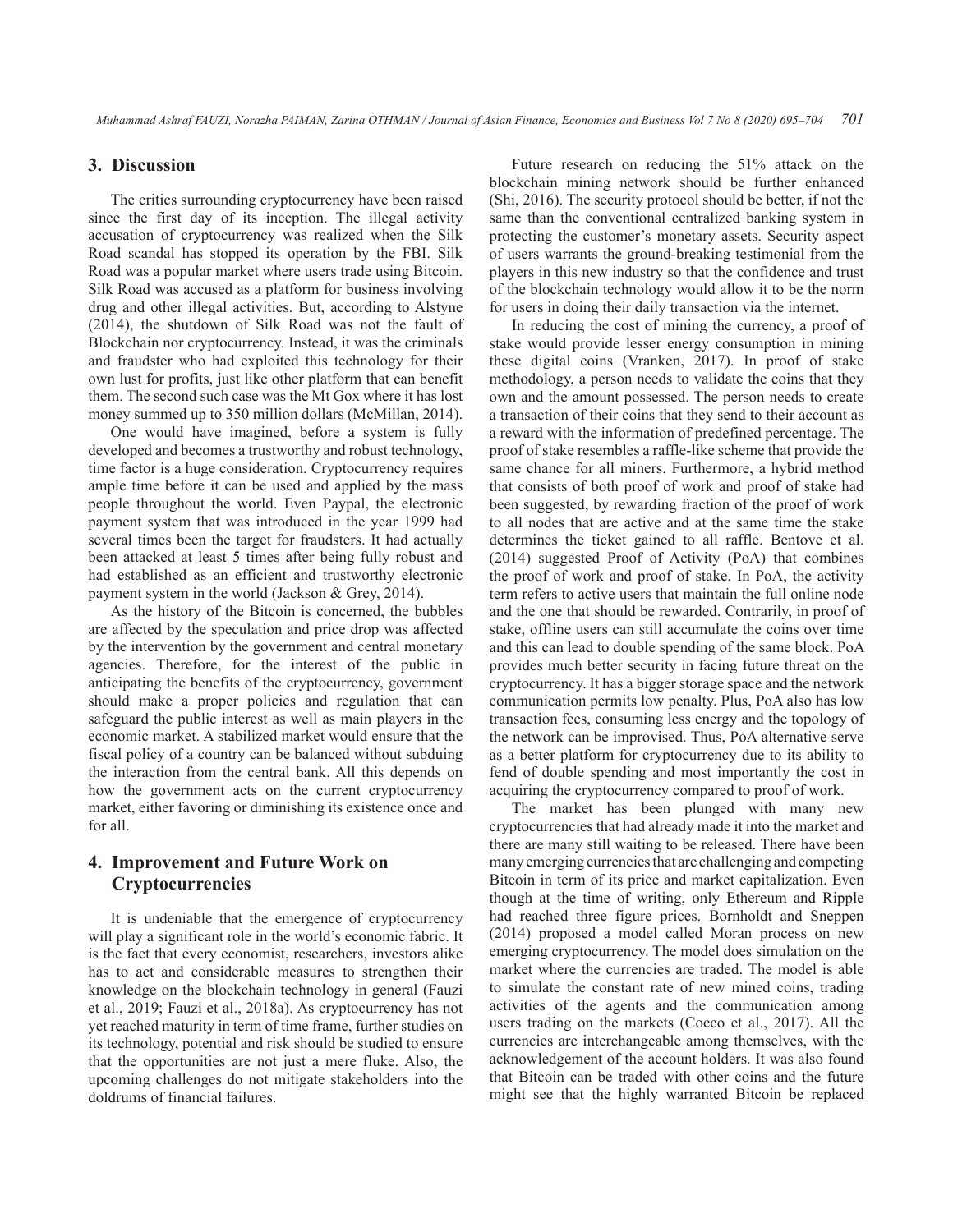by other fascinating coins that may have better features. Therefore, studying on these features such as security, return on investment and low mining cost can determine which of the new and emerging digital coin can replace Bitcoin in the near futures.

Future work on using the proof of work has been discussed in Becker et al. (2013). One of it is to maximize the byproduct of the proof of work by reusing it. Reusing this byproduct in the sense that the resource in solving any mathematical puzzle by an already awarded user can reuse it by rewarding other user from the formulated solved problem. Another suggestion is to use the energy generated by the mining process from electrical energy to heat energy. This can be realized in cold climate countries, where the considerably high heat energy released from the computation of solving the mathematical puzzle can be used to heat residential houses and other household chores requiring heat energy.

Dyhrberg (2016) has found that Bitcoin is able to hedge against the financial stock market and the US dollars. It was posited that similar to gold that does not depend on the central authority, Bitcoin can diminish any risk in the market. In the short term, Bitcoin's active trading frequency among users enables it by showing the hedging capabilities. This indicates that Bitcoin has a clear and potential in the portfolio analysis of the world stock market, as well as its low risk management. Dyhrberg (2016) further suggests that Bitcoin and gold are efficient instrument in reducing the risk in investment. Although this statement is still rather premature in valuing Bitcoin as the same par as gold, the potential is there and opens the floodgate to the possibility for future research.

It is realized that having considerable knowledge in the blockchain technology would be essential in controlling the negative impact of using cryptocurrency in day-to-day activities (Fauzi, 2019). Hence, expertise in this field should collaborate with policy makers and the government agencies in making regulations and policies pertaining to a country's stand in using cryptocurrency. Knowledge management among industry players and researchers should be enhanced to make the people understand the potential and risk in using cryptocurrency. Even experts from the institution of higher learning should be engaged with the public as they have the knowledge resource that facilitating the community in having better knowledge on certain issues (Fauzi et al., 2018b).

#### **5**. **Conclusion**

Cryptocurrencies are here to stay. The future of trading lies well with new emerging technologies that are able to benefit mankind. Needless to say that, users and industry player can evaluate whether cryptocurrency can benefit or harm them, in accordance with their objectives and perspectives in owning it. This paper has reviewed the opportunities in cryptocurrency in term of its security of its technology, low transaction cost and high investment return. For the challenges, the discussion revolved around law and regulation, high energy consumption, possibility of crash and bubble, and attacks on network. The improvement and future work on cryptocurrency include improving the security protocol, working on proof of activity, using the byproduct of proof of work and applying the knowledge management system. Looking at the positive outlook of the blockchain technology and the prospect of government in regulating cryptocurrency, more in-depth studies on several aspects of cryptocurrency should be done. Taking the opportunities from part of the pie in the cryptocurrency and blockchain technology can be beneficial for researchers. From then, application in using cryptocurrency in the best of its ability would be one of the most prominent discoveries in the 21st century.

# **References**

- Ali, R., Barrdear, J., Clews, R., & Southgate, J. (2014). The economics of digital currencies. *Bank of England Quarterly Bulletin*, 276-286. https://papers.ssrn.com/sol3/ papers. cfm?abstract\_id=2499418
- Androulaki, E., Karame, G. O., Roeschlin, M., Scherer, T., & Capkun, S. (2013, April). Evaluating user privacy in bitcoin. In: *International Conference on Financial Cryptography and Data Security* (pp. 34-51). Berlin/Heidelberg, Germany: Springer.
- Angel, J. J., & McCabe, D. (2015). The ethics of payments: Paper, plastic, or Bitcoin? *Journal of Business Ethics*, *132*(3), 603- 611. DOI 10.1007/s10551-014-2354-x
- Bariviera, A. F., Basgall, M. J., Hasperué, W., & Naiouf, M. (2017). Some stylized facts of the Bitcoin market. Physica A: *Statistical Mechanics and its Applications*, *484,* 82-90. https:// doi.org/10.1016/j.physa.2017.04.159
- Becker, J., Breuker, D., Heide, T., Holler, J., Rauer, H. P., & Böhme, R. (2013). Can we afford integrity by proof-of-work? Scenarios inspired by the Bitcoin currency. In: *The Economics of Information Security and Privacy* (pp. 135-156). Berlin/ Heidelberg, Germany: Springer.
- Bentov, I., Lee, C., Mizrahi, A., & Rosenfeld, M. (2014). Proof of Activity: Extending Bitcoin's Proof of Work via Proof of Stake. *ACM SIGMETRICS Performance Evaluation Review, 42*(3), 34-37.
- Bitcoin Chart (2018). Bitcoin chart. Retrieved April 5, 2018 from: https://charts.bitcoin.com/
- Blau, B. M. (2018). Price dynamics and speculative trading in Bitcoin. *Research in International Business and Finance*, *43*, 15-21. http://dx.doi.org/10.1016/j.ribaf.2017.07.183
- Böhme, R., Christin, N., Edelman, B., & Moore, T. (2015). Bitcoin: Economics, technology, and governance. *The Journal*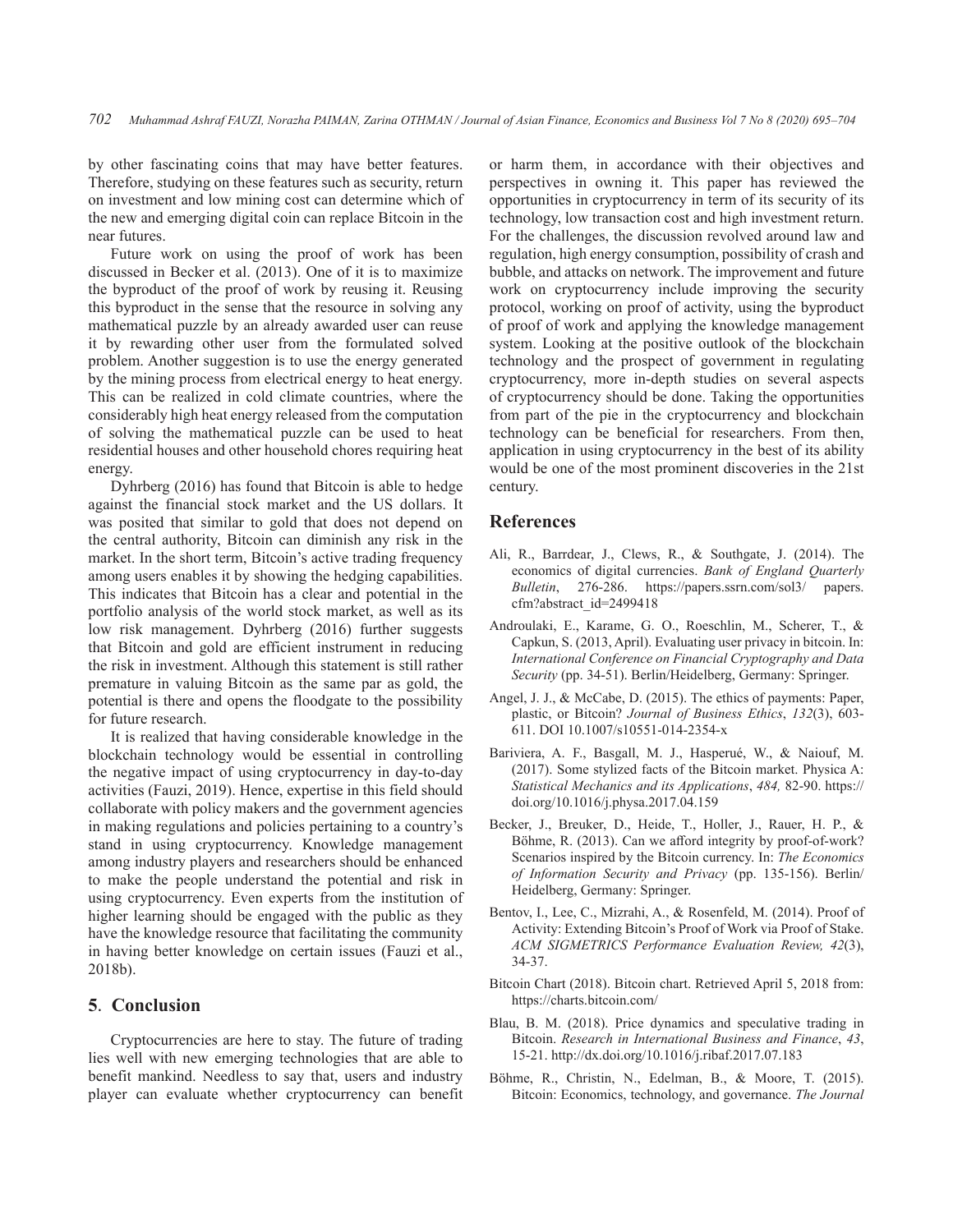*of Economic Perspectives*, *29*(2), 213-238. http://dx.doi. org/10.1257/jep.29.2.213

- Bornholdt, S., & Sneppen, K. (2014). Do Bitcoins make the world go round? On the dynamics of competing crypto-currencies. arXiv preprint arXiv:1403.6378. https://arxiv.org/abs/1403.6378
- Bouri, E., Gupta, R., Tiwari, A. K., & Roubaud, D. (2017). Does Bitcoin hedge global uncertainty? Evidence from waveletbased quantile-in-quantile regressions. *Finance Research Letters*, *23*, 87-95. http://dx.doi.org/10.1016/j.frl.2017.02.009
- Bradbury, D. (2013). The problem with Bitcoin. *Computer Fraud & Security*, *2013*(11), 5-8.
- Brière, M., Oosterlinck, K., & Szafarz, A. (2015). Virtual currency, tangible return: Portfolio diversification with bitcoin. *Journal of Asset Management*, *16*(6), 365-373.
- Cocco, L., Concas, G., & Marchesi, M. (2017). Using an artificial financial market for studying a cryptocurrency market*. Journal of Economic Interaction and Coordination*, *12*(2), 345-365. DOI 10.1007/s11403-015-0168-2
- Cheung, A., Roca, E., & Su, J. J. (2015). Crypto-currency bubbles: an application of the Phillips–Shi–Yu (2013) methodology on Mt. Gox bitcoin prices. *Applied Economics*, *47*(23), 2348-2358.
- Ciaian, P., Rajcaniova, M., & Kancs, D. A. (2016). The economics of Bitcoin price formation. *Applied Economics*, *48*(19), 1799- 1815. https://doi.org/10.1080/00036846.2015.1109038
- Conte de Leon, D., Stalick, A. Q., Jillepalli, A. A., Haney, M. A., & Sheldon, F. T. (2017). Blockchain: properties and misconceptions. *Asia Pacific Journal of Innovation and Entrepreneurship*, *11*(3), 286-300. https://doi.org/10.1108/ APJIE-12-2017-034
- Dos Santos, R. P. (2017). On the Philosophy of Bitcoin/Blockchain Technology: Is it a Chaotic, Complex System? *Metaphilosophy*, *48*(5), 620-633.
- Dyhrberg, A. H. (2016). Hedging capabilities of bitcoin. Is it the virtual gold? *Finance Research Letters*, *16*, 139-144. http:// dx.doi.org/10.1016/j.frl.2015.10.025
- Dwyer, G. P. (2015). The economics of Bitcoin and similar private digital currencies. *Journal of Financial Stability*, *17*, 81-91. http://dx.doi.org/10.1016/j.jfs.2014.11.006
- Eyal, I., & Sirer, E. G. (2014, March). Majority is not enough: Bitcoin mining is vulnerable. In: *International conference on financial cryptography and data security* (pp. 436-454). Berlin/ Heidelberg, Germany: Springer.
- Fama, E. F. (1970). Efficient capital markets: A review of theory and empirical work. *The Journal of Finance*, *25*(2), 383-417
- Fauzi, M. A., Tan, C. N. L., & Ramayah, T. (2018a). Knowledge sharing intention at Malaysian higher learning institutions: The academics' viewpoint. *Knowledge Management & E-Learning: An International Journal, 10*(2), 163-176.
- Fauzi, M. A., Nya-Ling, C. T., Thurasamy, R., & Ojo, A. O. (2018b). An integrative model of knowledge sharing in Malaysian higher learning institute. *Kybernetes. 47*(5), 1031-1052. https:// doi.org/10.1108/K-10-2017-0388
- Fauzi, M. A., Tan, C. N. L., Thurasamy, R., & Ojo, A. O. (2019). Evaluating academics' knowledge sharing intentions in Malaysian public universities. *Malaysian Journal of Library & Information Science*, *24*(1), 123-143. https://doi.org/10.22452/ mjlis. vol24no1.7
- Fauzi, M. A. (2019). Knowledge sharing in Asia Pacific via virtual community platform: a systematic review. *International Journal of Web Based Communities*, *15*(4), 368-394. DOI: 10.1504/IJWBC.2019.10023490
- Fry, J., & Cheah, E. T. (2016). Negative bubbles and shocks in cryptocurrency markets. *International Review of Financial Analysis*, *47,* 343-352. http://dx.doi.org /10.1016/j. irfa.2016.02.008
- Ha, S., & Moon, B. R. (2018). Finding attractive technical patterns in cryptocurrency markets. *Memetic Computing*, *10*(3), 301- 306. https://doi.org/10.1007/s12293-018-0252-y
- Hayes, A. S. (2017). Cryptocurrency value formation: An empirical study leading to a cost of production model for valuing bitcoin. *Telematics and Informatics*, *34*(7), 1308-1321. http://dx.doi. org/10.1016/j.tele.2016.05.005
- Hong, K. (2017). Bitcoin as an alternative investment vehicle. *Information Technology and Management*, *18*(4), 265-275. DOI 10.1007/s10799-016-0264-6
- Jackson, E., & Grey, C. (2014). Bitcoin is the new Paypal. *TechCrunch*. Retrieved March 30 2018, from: http://tcrn. ch/1fqELeT.
- Kethineni, S., Cao, Y., & Dodge, C. (2017). Use of Bitcoin in Darknet Markets: Examining Facilitative Factors on Bitcoin-Related Crimes. *American Journal of Criminal Justice*, *43*(2), 141-157. DOI 10.1007/s12103-017-9394-6
- Khatwani, K. (2018). Explaining Hash Rate or Hash Power in Cryptocurrencies. Retrieved April 16, 2018, from: https:// coinsutra.com/hash-rate-or-hash-power/
- Kiayias, A., & Panagiotakos, G. (2015). Speed-Security Tradeoffs in Blockchain Protocols. *IACR Cryptology ePrint Archive,*  2015, 1019. https://eprint.iacr.org/2015/1019
- Kim, T. (2017). On the transaction cost of Bitcoin. *Finance Research Letters*, *23,* 300-305. http://dx.doi.org/10.1016/j. frl.2017.07.014
- Kshetri, N. (2017). Blockchain's roles in strengthening cybersecurity and protecting privacy. *Telecommunications Policy*, *41*(10), 1027-1038. https://doi.org/10.1016/j.telpol.2017. 09.003
- Li, Z. Z., Tao, R., Su, C. W., & Lobonţ, O. R. (2019). Does Bitcoin bubble burst?. *Quality & Quantity*, *53*(1), 91-105. https://doi. org/10.1007/s11135-018-0728-3
- Luther, W. J. (2015). Cryptocurrencies, network effects, and switching costs*. Contemporary Economic Policy, 34*(3), 553- 571.
- Luther, W. J., & Salter, A. W. (2017). Bitcoin and the Bailout. *The Quarterly Review of Economics and Finance*, *60*, 50-56. http:// dx.doi.org/10.1016/j.qref.2017.01.009